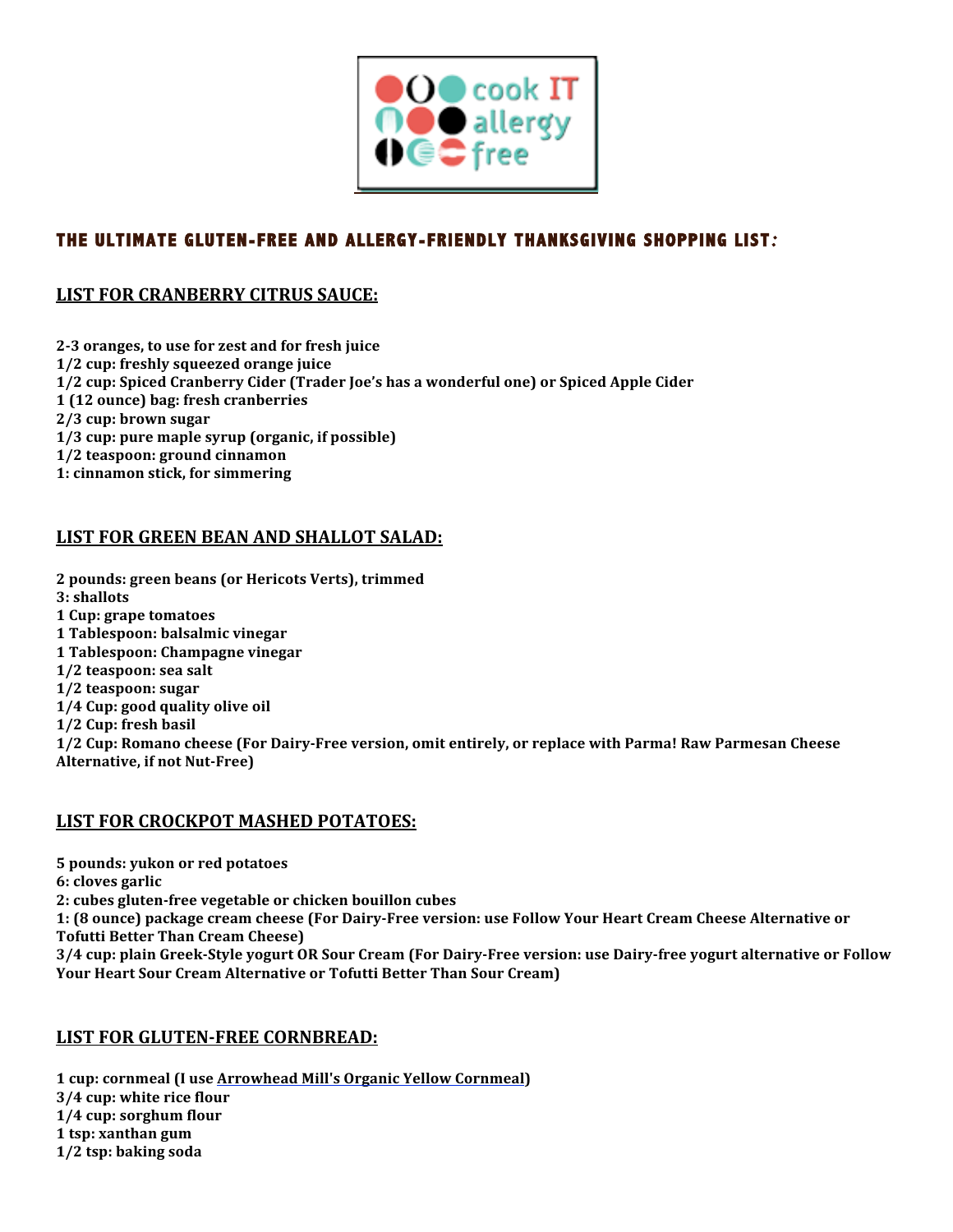**2 tsp: baking powder** 

1 tsp: salt

**3 Tbsp: granulated sugar** 

2: eggs, lightly beaten (For Egg-Free: mix together 3 Tbsp unsweetened applesauce and 1 tsp baking powder) <sup>3/4</sup> cup: plain yogurt (For Dairy-Free: use dairy-free yogurt alternative)

 $\frac{1}{4}$  **cup: plain milk (For Dairy-Free: use plain rice, oat, soy, or hemp milk)** 

**4 Tbsp: butter (For Dairy Free: use organic canola oil, OR Earth Balance Vegan Buttery Sticks, melted instead)** *Optional)Addition)for)Muffins)to)serve)with)the)meal*

**1/2!Tbsp:** *finely***!chopped!rosemary**

1/2 cup: fresh corn kernels (or frozen and thawed)

<sup>1</sup>/<sub>2</sub> cup: shredded cheddar cheese (totally optional if avoiding Dairy)

**1/4 tsp: onion powder** 

### GLUTEN-FREE STUFFING WITH APPLES, SAUSAGE, PINE-NUTS, AND PUMPKIN

**1: batch Gluten-Free Cornbread Recipe** 

4: slices from Gluten-Free Crusty Bread Boule (or 6 slices Udi's Gluten-Free Multi-Grain Sandwich Bread)

**1**  $\frac{1}{2}$  pounds: Crumbled Sweet Italian Sausage (omit for Vegetarian Version)

**1**  $\frac{1}{2}$  cups: celery (about 2-3 stalks)

**1: large onion** 

**3: large apples (I like to use a mix of different apples)** 

**3: cloves garlic** 

**628:!large!fresh!sage!leaves**

**2 Tablespoons: fresh rosemary** 

1 cup: golden raisins

**1 cup: pine nuts (For Nut-Free version, omit entirely or use sunflower seeds or pumpkin seeds instead)** 2 cups: Free-Range Chicken Broth, or Vegetable Broth (preferably organic)

**6 Tablespoons: butter (For Dairy-Free version: use 6 Tbsp Earth Balance Vegan Buttery Stick, melted)** 

1: large egg (For Egg-Free version: omit entirely – pumpkin puree will help in the binding)

**11/2 cups: pumpkin puree (either from fresh pumpkin or canned puree, preferably organic)** 

### **CIDER-GLAZED BRINED TURKEY AND APPLE BRANDY GRAVY:**

**1: 18 pound ROOM TEMPERATURE fresh free-range turkey, brined (or whatever size you choose) 1/4 cup: softened butter(For Dairy-Free: use either Earth Balance Buttery Spread, softened, OR Organic Canola Oil)** FOR TURKEY CAVITY (size of bird will determine what fits): 1 - 2: Granny Smith or Golden Delicious Apples **1: large onion 1: lemon, or orange 1: cinnamon stick 2: sprigs fresh rosemary 4-6: fresh sage leaves** *FOR)BASTING:* 1 cup: Apple Cider

**2 Tbsp: Grade B Maple Syrup (preferably organic) 4 Tbsp: Cultured butter, preferably organic from grass-fed cows (For Dairy-Free: use either Earth Balance Buttery** 

**Spread OR Organic Canola Oil)** 

**3 Tbsp: Calvados or applejack (Apple Brandy), or more to taste** 

**1 tsp: ground Cinnamon** 

**1/2 tsp: sea salt** 

**FOR GRAVY:** 

**2 - 3 Tbsp: Apple brandy (or more to taste)** 

**3!–!4!cups:!Gluten2Free!Turkey!or!Chicken!Broth!(preferably!Organic)**

**1/4 cup: Apple Cider** 

**3 Tbsp: Cornstarch**